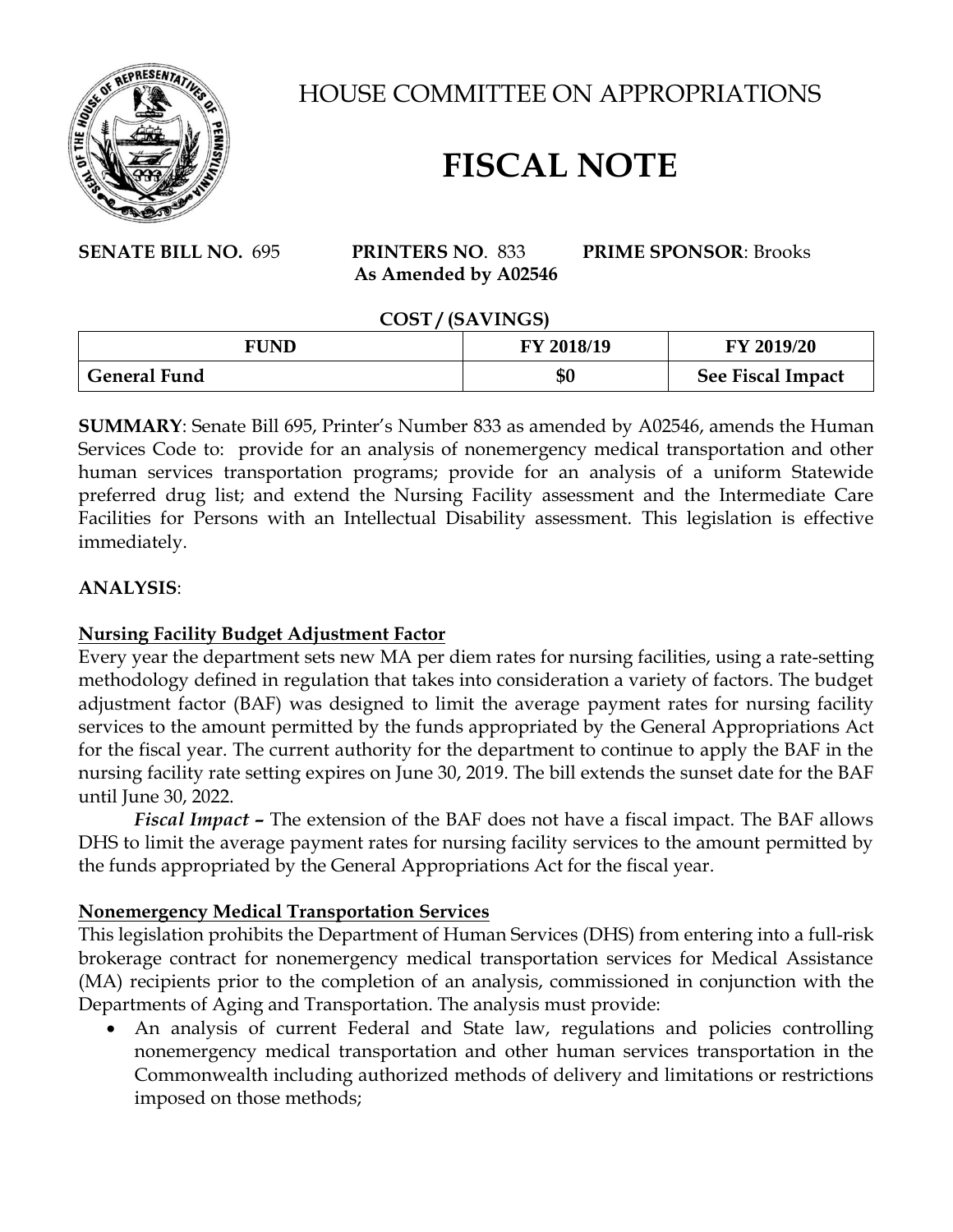#### **SB695/PN833 Page 2**

- An analysis of the effectiveness and efficiency of the current nonemergency transportation service delivery as it relates to all human service programs;
- A review of other states' models of delivering nonemergency medical and other human services transportation, including the number of other states that utilize a full-risk brokerage model and the impact on public transit in those states;
- An analysis of the positive and negative impact to maintain the current transportation model versus implementing a full-risk brokerage model, as it relates to State and local government entities, including financial impact;
- An analysis of the impact on consumers, including an increase or decrease in quality and service availability.

This analysis must be completed no later than 90 days from the effective date of this legislation and provided to the Secretary's of Human Services, Aging and Transportation; the chairperson and minority chairperson of the House of Representatives and the Senate Appropriation Committees; the chairperson and minority chairperson of the Health and Human Services Committee in the Senate; and the the chairperson and minority chairperson of the Health Committee in the House of Representatives.

*Fiscal Impact* – There is no FY 2019-20 fiscal impact related to this provision.

# **Uniform Statewide Preferred Drug List**

SB 695 requires DHS to conduct an analysis to determine the projected cost to the MA managed care organizations (MCOs) and the projected supplemental rebates that could be obtained by DHS prior to implementation of a uniform statewide preferred drug list. This analysis must be completed within 60 days of the effective date of this legislation and provided to the chairperson and minority chairperson of the House of Representatives and the Senate Appropriation Committees; the chairperson and minority chairperson of the Health and Human Services Committee in the Senate; and the chairperson and minority chairperson of the Health Committee in the House of Representatives.

*Fiscal Impact* – There is no FY 2019-20 fiscal impact related to this provision.

### **Assessments**

The authority for the nursing facility assessment imposed on county and nonpublic nursing homes that is currently set to expire on June 30, 2019 is extended for an additional three years through June 30, 2022. Language in Article VIII-A has been updated to reflect the provision of long-term services and supports, including nursing facility services, through managed care organizations (MCOs).

The department's authority for the assessment of ICF/IDs expires on June 30, 2019. Intermediate care facilities are state or privately-operated residential facilities, supported by both federal and state funds, specifically designed to furnish health and rehabilitative services to persons with intellectual disabilities or related conditions. The bill extends the sunset date for the ICF/ID assessment until June 30, 2024.